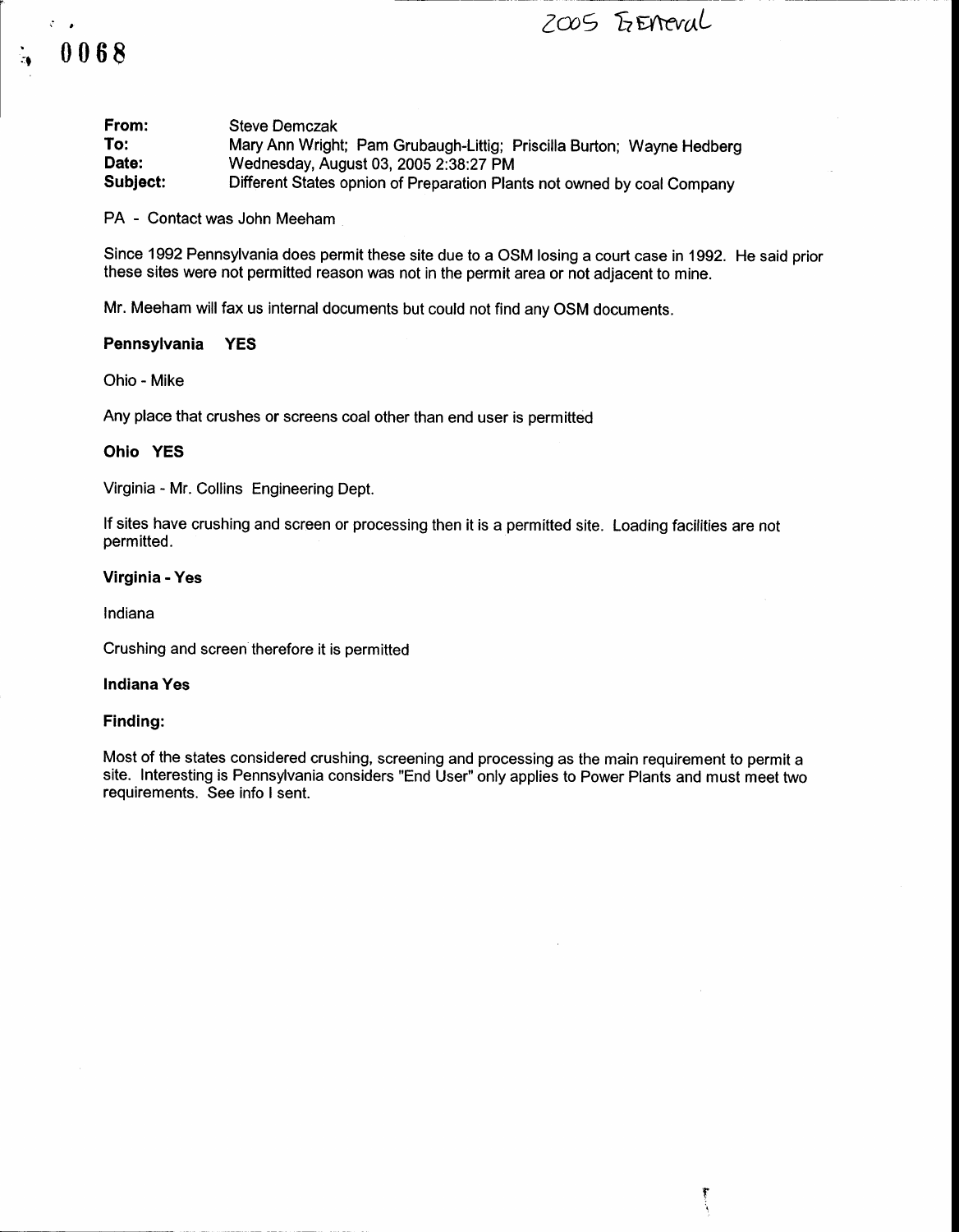Mr. Subcrot

January 11, 1978

In reply refer to:  $8 - 4.122$ 

Industrial Wastes Coal Preparation Facilities

Stuart I. Gansell **Facilities Section** Williamsport Regional Office

C. L. Siebert, Jr., Chief Facilities Saction Division of Industrial Wastes and Erosion Regulation

I will answer as well as I can the questions raised in your memorandum of January 9, subject as above.

See This<br>Register

The Federal requirements appearing on page 21381 of the Federal Register of April 26, 1977 were intended as final requirements, but have been appealed, and therefore have at this time no authority or effect for us.

- 2. Surface runoff from a coal handling, storage or preparation area is not properly considered under the erosion and sediuentation control program, which relates to erosion resulting from earth moving.
- 3. When the Pederal regulations are legally final, we will modify or delete the applicable portions of Chapter 97 of the Rules and Regulations, as we are now in the process of doing for those other industrial classifications for which our treatment requirements are inconsistent with the Federal regulations.
- 4. Our requirements of 200 mg/1 suspended solids and 7.0 mg/1 dissolved iron are both less restrictive than the Federal requirements for coal preparation plants and assorted areas. For that reason both will become powerless as soon as the Federal requirements become effect-
- 5. Revision of Section 97.34 has been under consideration for some time and is being handled by Mr. Giovannitti. This does not relate directly to preparation.
- The practice of listing in permits specific effluent б. limitations is a practice promoted mainly by the Division of Water Quality, and one which I have felt we could do without so long as Module 4 is specific. The matter of establishing stream requirements is also within the purview of that Division. Stream requirements may, of course, affect whatever effluent numbers you put in the permit.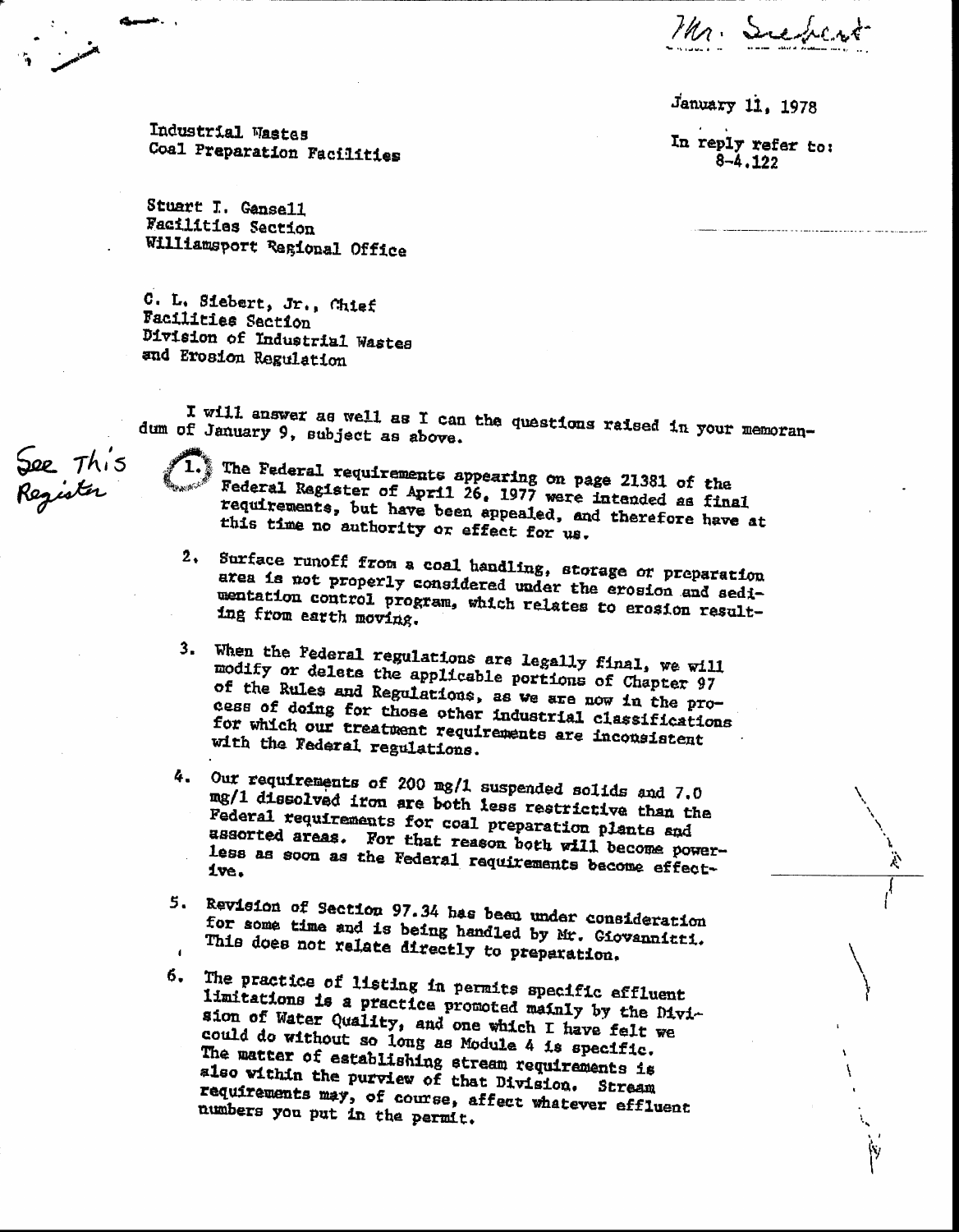Much of the information necessary to make ownership determinations may be obtained from underground mining applications on file in the McMurray office and LUMIS. Where information is insufficient to make the ownership determination, the case should be forwarded to the Division of Permits in Central Office for further research and final determination.

2. Did the Department ever officially notify operators that "end use" preparation plants were exempt from regulation?

To the best of our knowledge no such notification was ever made.

3. What are the extent of reclamation obligations for coal preparation operations which have been abandoned prior to the effective date of the new regulations?

According to discussions under (52 FR 17728. May 11, 1987), OSMRE will use July 6, 1984 as the general dateline for enforcing reclamation In most of these cases all that should be involved will be obligations. structure demolition and site reclamation.

For purposes of program implementation, we will focus on those sites which are included on our inventory lists and any newly discovered operations which are actively processing coal. If during the process we become aware of any sites which operated and closed between July 6, 1984 and the present (including any permitted by BWQM), we will pursue action against them as a second order of business.

4. Who is responsible for permitting noncoal preparation plants?

If the facility is at a permitted mine site it should be included in the mine permit.

If the facility is not at an active mine site it is not subject to the requirements of the noncoal program, because noncoal processing is not<br>included within the definition of noncoal surface mining. In these cases the facility is treated as an industrial site and is subject to separate air quality and NPDES program requirements, as applicable. does not handle those facilities which are off active mining permit **BMR** areas.

cc: Mr. Linnan MY. Giovannitti Division Chiefs Mr. Miller File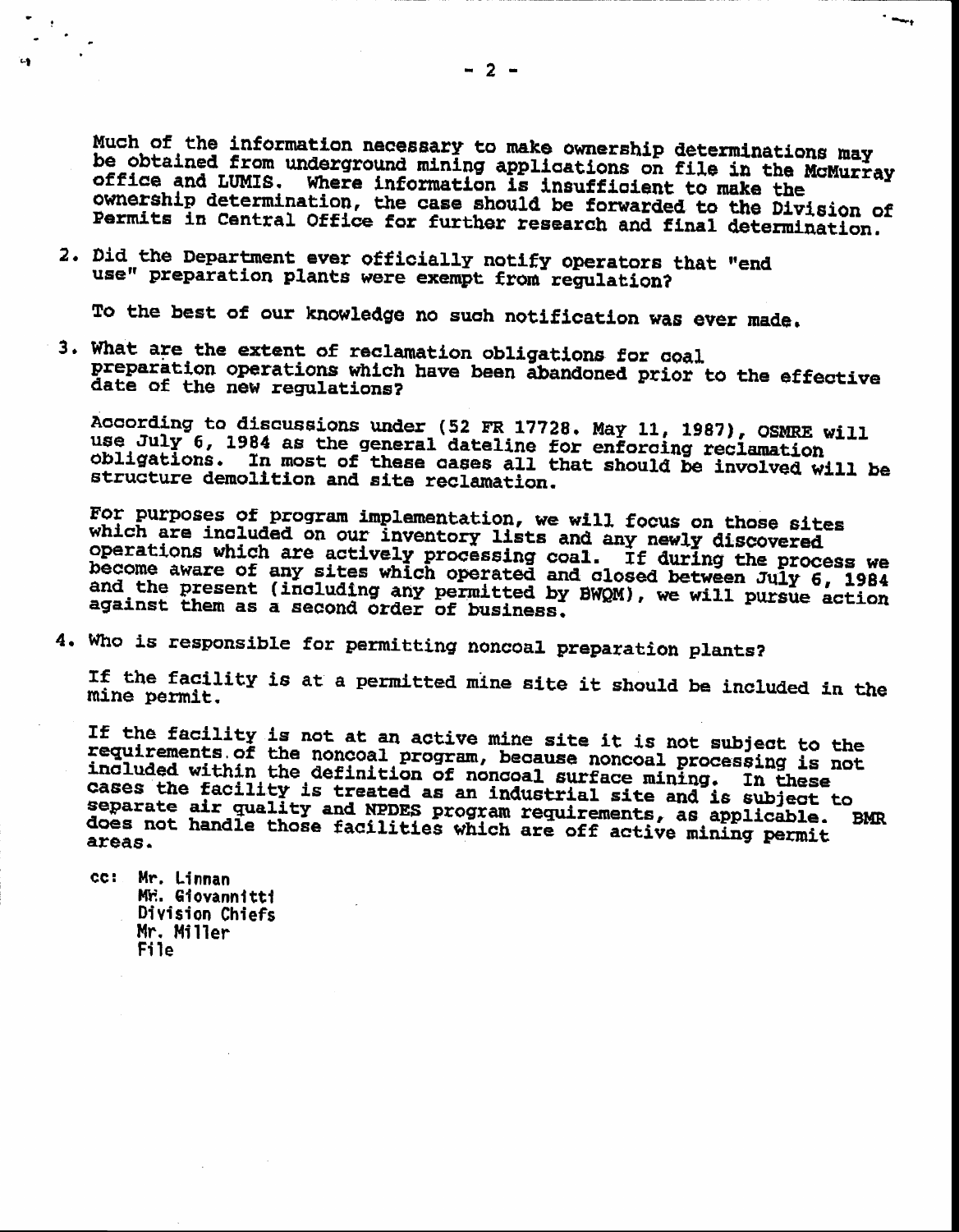# Commonwealth of Pennsylvania Environmental Resources

December 18, 1989

SUBJECT: Scope - August 26, 1989 Prep Plant Regulations

William Plassio, Chief **TO:** Prep Plants & Coal Refuse Section McMurray District Office

FROM: Peter T. Slack, Chief **Permits Division** Bureau of Mining & Reclamation

THROUGH: Director, Bureau of Mining and Reclamation

Following are answers to questions posed during a recent telephone conversation. These responses are intended to clarify the scope of regulatory coverage in light of the August 26, 1989 changes to Chapters 86 and 89.

1. Are "end use" preparation plants such as those at power stations covered under the mining program as a result of the recent changes to federal and state regulations?

Recent changes to coal preparation regulations focused on the types of processing which are considered "coal preparation" rather than criteria which are used to define "end use" preparation plants. However certain discussions under the federal preambles to these regulations do<br>touch upon the "end use" issue. Maccording to the preamble language, preparation plants are only exempt from SMCRA requirements if they are "end use" facilities, i.e., located at a power station and more directly associated with the power station than with a mining activity (52 FR 17726. May 11, 1987; and 48 FR 20393. May 5, 1983). No criteria are given to clarify the concept of "association".

There is no information to document how the Department distinguished between "end use" and SMCRA facilities in the past. For purposes of program consistency and SMCRA compliance, the Department will use location and ownership as the determining factors in evaluating all existing and future activities. The first criterion for "end use" classification is that the preparation plant must be located at the power plant site. The second criterion is that the preparation plant must be owned by the utility which operates the power station, or one of its subsidiaries. (Note that ownership rather than operating responsibility is the distinguishing factor.) In order for a plant to be classified as an "end use" facility, both criteria must be satisfied.

If a coal preparation plant does not meet the criteria for "end use" exemption, it should be treated as a SMCRA facility.